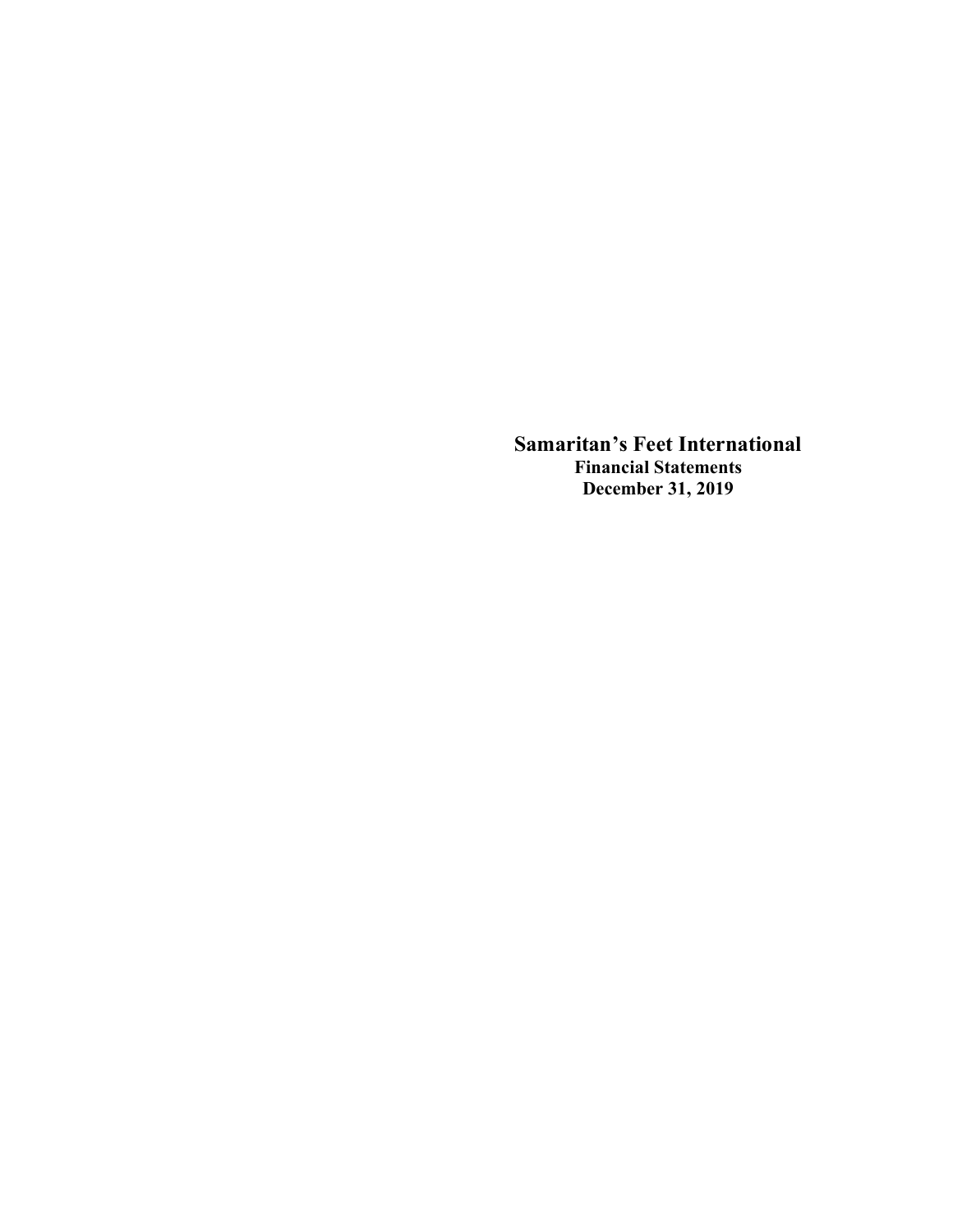| <b>Independent Auditor's Report</b>     | $1 - 2$        |
|-----------------------------------------|----------------|
| <b>Financial Statements</b>             |                |
| <b>Statement of Financial Position</b>  | 3              |
| <b>Statement of Activities</b>          | $\overline{4}$ |
| <b>Statement of Functional Expenses</b> | 5              |
| <b>Statement of Cash Flows</b>          | 6              |
| <b>Notes to Financial Statements</b>    | $7 - 12$       |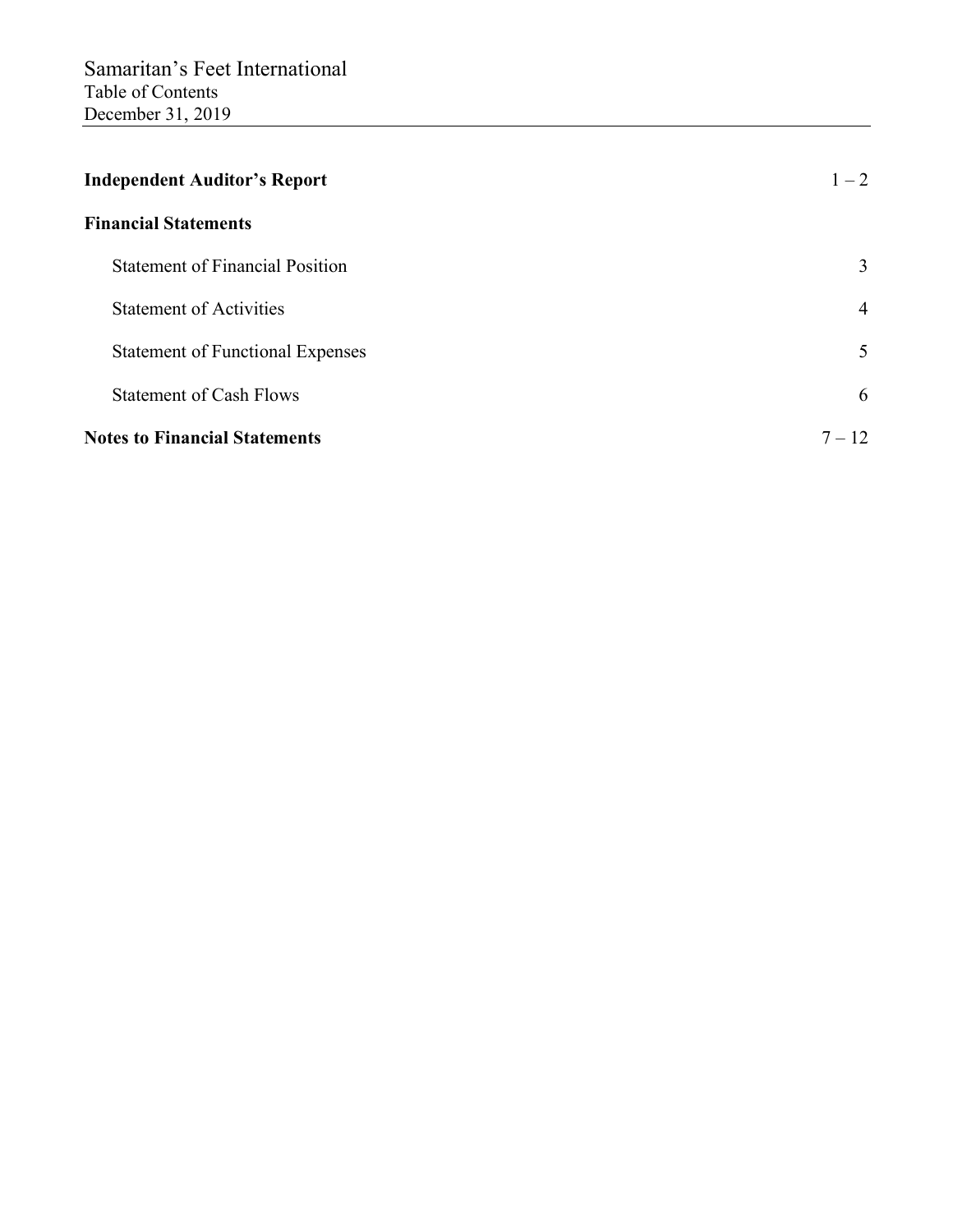

# **Independent Auditor's Report**

To the Board of Directors of Samaritan's Feet International

#### Prager Metis CPAs, PLLC

10815 SIKES PLACE **SUITE 100** CHARLOTTE, NC 28277 T 704.841.9800 F 704.841.9802 www.pragermetis.com We have audited the accompanying financial statements of Samaritan's Feet International (a nonprofit organization), which comprise the statement of financial position as of December 31, 2019 and the related statements of activities, functional expenses and cash flows for the year then ended, and the related notes to the financial statements.

# **Management's Responsibility for the Financial Statements**

Management is responsible for the preparation and fair presentation of these financial statements in accordance with accounting principles generally accepted in the United States of America; this includes the design, implementation, and maintenance of internal control relevant to the preparation and fair presentation of financial statements that are free from material misstatement, whether due to fraud or error.

# **Auditor's Responsibility**

Our responsibility is to express an opinion on these financial statements based on our audit. We conducted our audit in accordance with auditing standards generally accepted in the United States of America. Those standards require that we plan and perform the audit to obtain reasonable assurance about whether the financial statements are free from material misstatement.

An audit involves performing procedures to obtain audit evidence about the amounts and disclosures in the financial statements. The procedures selected depend on the auditor's judgment, including the assessment of the risks of material misstatement of the financial statements, whether due to fraud or error. In making those risk assessments, the auditor considers internal control relevant to the entity's preparation and fair presentation of the financial statements in order to design audit procedures that are appropriate in the circumstances, but not for the purpose of expressing an opinion on the



**ASIA**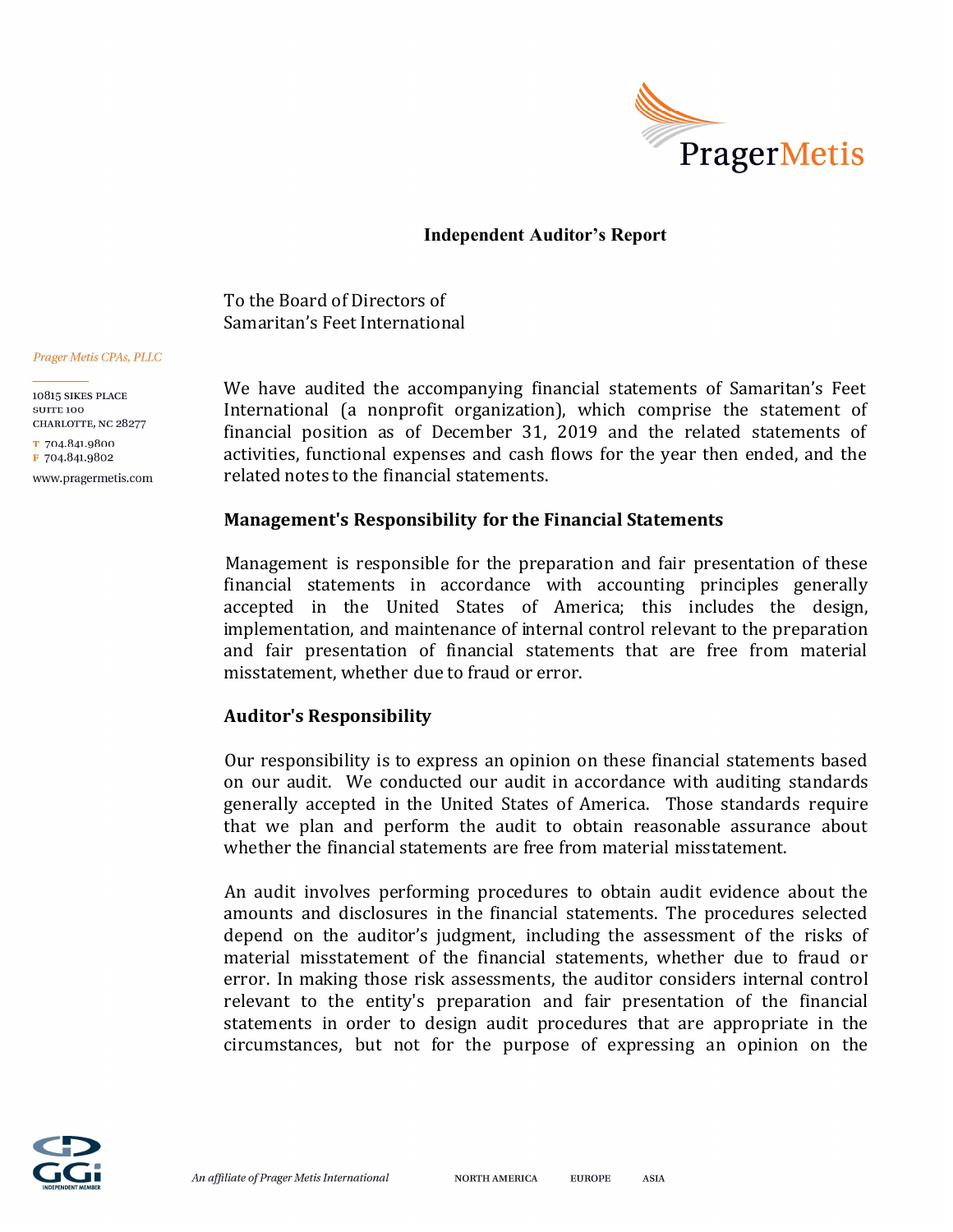

effectiveness of the entity's internal control. Accordingly, we express no such opinion. An audit also includes evaluating the appropriateness of accounting policies used and the reasonableness of significant accounting estimates made by management, as well as evaluating the overall presentation of the financial statements.

We believe that the audit evidence we have obtained is sufficient and appropriate to provide a basis for our audit opinion.

# **Emphasis of Matter**

As discussed in Note 2 to the financial statements, the entity has elected to change its method for valuing inventory. Our opinion is not modified with respect to this matter.

# **Opinion**

In our opinion, the financial statements referred to above present fairly, in all material respects, the financial position of Samaritan's Feet International as of December 31, 2019 and the changes in its net assets and its cash flows for the year then ended in accordance with accounting principles generally accepted in the United States of America.

Prager Metis CPA 5, PLLC

Prager Metis CPAs, PLLC Charlotte, North Carolina May 14, 2021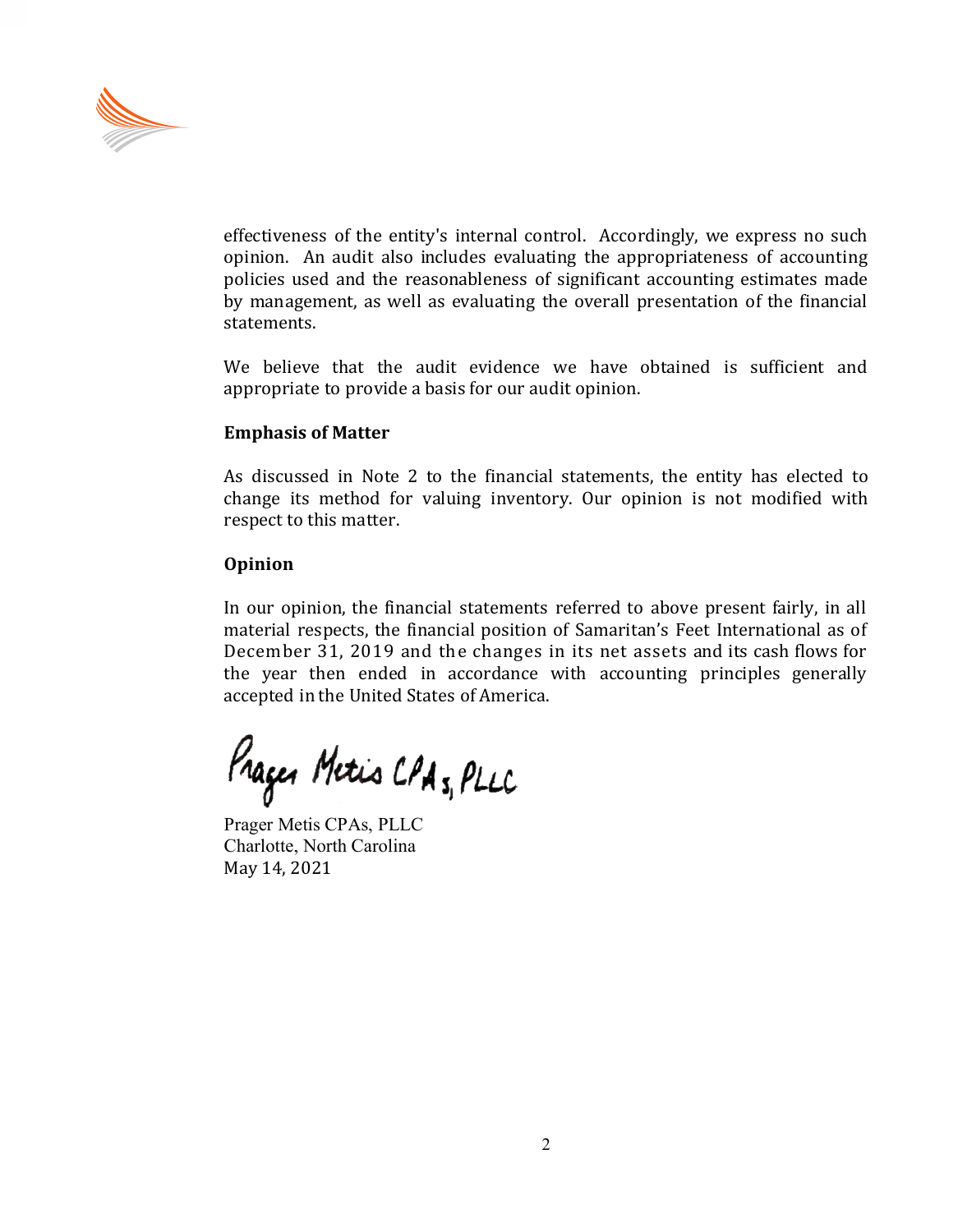Statement of Financial Position December 31, 2019

# **Assets**

| Current assets                          |                           |            |
|-----------------------------------------|---------------------------|------------|
| Cash and cash equivalents               | $\mathbb{S}$              | 378,195    |
| Contributions receivable, net           |                           | 90,481     |
| Inventory                               |                           | 6,092,298  |
| Prepaid expenses and other              |                           | 178        |
| Total current assets                    | $\boldsymbol{\mathsf{S}}$ | 6,561,152  |
| Property and equipment                  |                           |            |
| Vehicles                                |                           | 33,370     |
| Furniture, fixtures and equipment       |                           | 133,534    |
| Total                                   |                           | 166,904    |
| Accumulated depreciation                |                           | (156, 737) |
| Total property and equipment            |                           | 10,167     |
| Deposits                                |                           | 6,600      |
| <b>Total assets</b>                     | \$                        | 6,577,919  |
| <b>Liabilities and net assets</b>       |                           |            |
| <b>Current</b> liabilities              |                           |            |
| Line of credit                          | \$                        | 202,590    |
| Accounts payable and accrued expenses   |                           | 73,063     |
| Deferred rent expense                   |                           | 14,909     |
| Unearned revenue                        |                           | 35,105     |
| Total current liabilities               |                           | 325,667    |
| Net assets                              |                           |            |
| Without donor restrictions              |                           | 159,954    |
| With donor restrictions                 |                           | 6,092,298  |
| <b>Total net assets</b>                 |                           | 6,252,252  |
| <b>Total liabilities and net assets</b> | \$                        | 6,577,919  |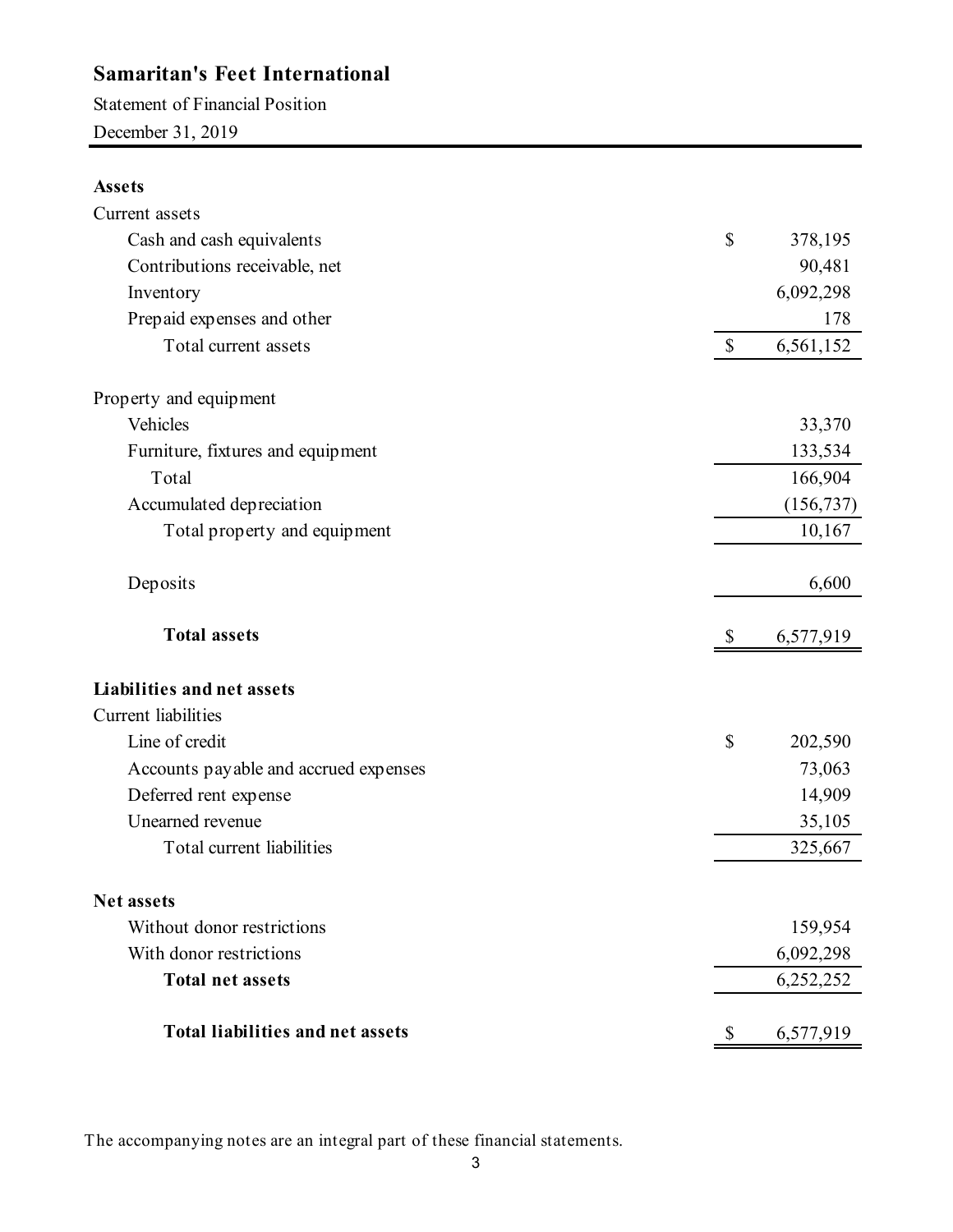Statement of Activities

For the year ended December 31, 2019

|                                       |    | Without<br>With<br><b>Donor Restrictions</b><br><b>Donor Restrictions</b> |    | <b>Total</b> |    |           |
|---------------------------------------|----|---------------------------------------------------------------------------|----|--------------|----|-----------|
| Revenue                               |    |                                                                           |    |              |    |           |
| Contributions and grants              | \$ | 2,626,154                                                                 | \$ |              | \$ | 2,626,154 |
| Champions of Hope                     |    | 956,289                                                                   |    |              |    | 956,289   |
| <b>Missions</b>                       |    | 311,622                                                                   |    |              |    | 311,622   |
| In-kind donations                     |    |                                                                           |    | 5,354,273    |    | 5,354,273 |
| Other                                 |    | 15,889                                                                    |    |              |    | 15,889    |
| Net assets released from restriction: |    |                                                                           |    |              |    |           |
| Satisfaction of program restrictions  |    | 1,292,274                                                                 |    | (1,292,274)  |    |           |
| <b>Total revenue</b>                  |    | 5,202,228                                                                 |    | 4,061,999    |    | 9,264,227 |
| <b>Expenses</b>                       |    |                                                                           |    |              |    |           |
| Programservices                       |    | 4,502,827                                                                 |    |              |    | 4,502,827 |
| Management and general                |    | 294,322                                                                   |    |              |    | 294,322   |
| Fundraising                           |    | 450,324                                                                   |    |              |    | 450,324   |
| <b>Total expenses</b>                 |    | 5, 247, 473                                                               |    |              |    | 5,247,473 |
| Change in net assets                  |    | (45,245)                                                                  |    | 4,061,999    |    | 4,016,754 |
| Net assets, beginning of year, as     |    |                                                                           |    |              |    |           |
| originally reported                   |    | 205,199                                                                   |    | 923,655      |    | 1,128,854 |
| Prior period adjustment for           |    |                                                                           |    |              |    |           |
| change in accounting principle        |    |                                                                           |    | 1,106,644    |    | 1,106,644 |
| Net assets, beginning of year, as     |    |                                                                           |    |              |    |           |
| adjusted                              |    | 205,199                                                                   |    | 2,030,299    |    | 2,235,498 |
| Net assets, end of year               | \$ | 159,954                                                                   | \$ | 6,092,298    | \$ | 6,252,252 |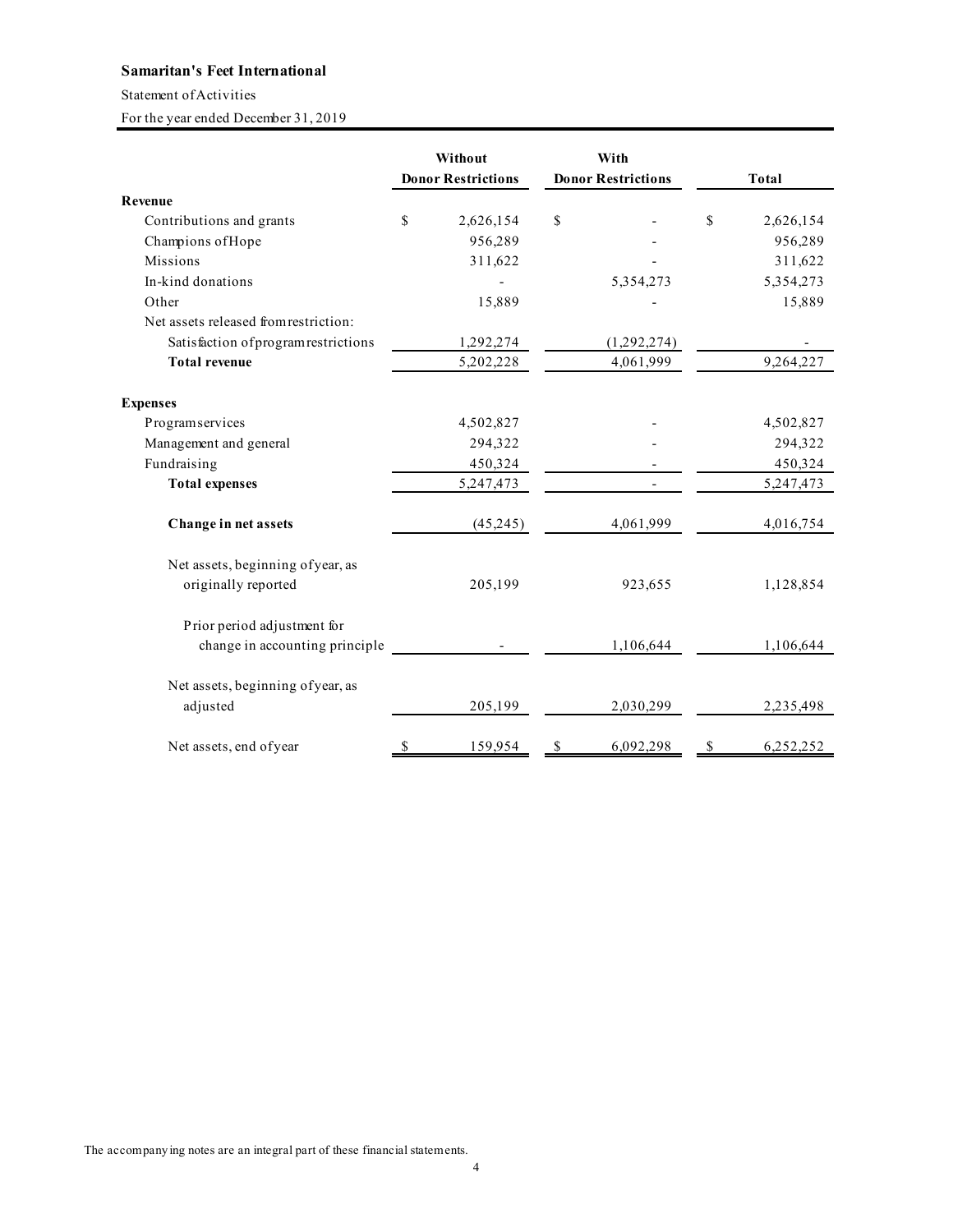#### Statement of Functional Expenses

For the year ended December 31, 2019

|                                    | Program<br><b>Services</b> | Management<br>and General | Fundraising   | Total           |
|------------------------------------|----------------------------|---------------------------|---------------|-----------------|
| Personnel                          |                            |                           |               |                 |
| Salaries                           | \$<br>906,472              | \$<br>133,038             | \$<br>83,774  | 1,123,284<br>\$ |
| Payroll taxes                      | 75,684                     | 4,452                     | 8,904         | 89,040          |
| <b>Total</b>                       | 982,156                    | 137,490                   | 92,678        | 1,212,324       |
| Other                              |                            |                           |               |                 |
| Domestic assistance                | 869,123                    |                           |               | 869,123         |
| International assistance           | 1,937,742                  |                           |               | 1,937,742       |
| Professional services              | 9,086                      | 12,244                    |               | 21,330          |
| Advertising and promotional        | 100,622                    |                           | 234,785       | 335,407         |
| Information and technology         |                            | 65,298                    |               | 65,298          |
| Occupancy                          | 187,966                    | 22,114                    | 11,057        | 221,137         |
| Travel                             | 40,046                     | 16,019                    | 104,120       | 160,185         |
| Insurance                          | 28,980                     |                           |               | 28,980          |
| Transportation and travel          | 2,934                      | 163                       | 163           | 3,260           |
| Contract services                  | 59,479                     |                           |               | 59,479          |
| Warehouse and logistics            | 71,704                     |                           |               | 71,704          |
| Office expenses                    | 122,489                    | 8,954                     | 7,205         | 138,648         |
| Bad debt expense                   |                            | 11,250                    |               | 11,250          |
| Interest expense                   | 1,818                      | 5,456                     |               | 7,274           |
| Other                              | 83,312                     | 14,702                    |               | 98,014          |
| <b>Total</b>                       | 3,515,301                  | 156,200                   | 357,330       | 4,028,831       |
| Total expenses before depreciation | 4,497,457                  | 293,690                   | 450,008       | 5,241,155       |
| Depreciation expense               | 5,370                      | 632                       | 316           | 6,318           |
| <b>Total expenses</b>              | \$4,502,827                | \$<br>294,322             | \$<br>450,324 | \$5,247,473     |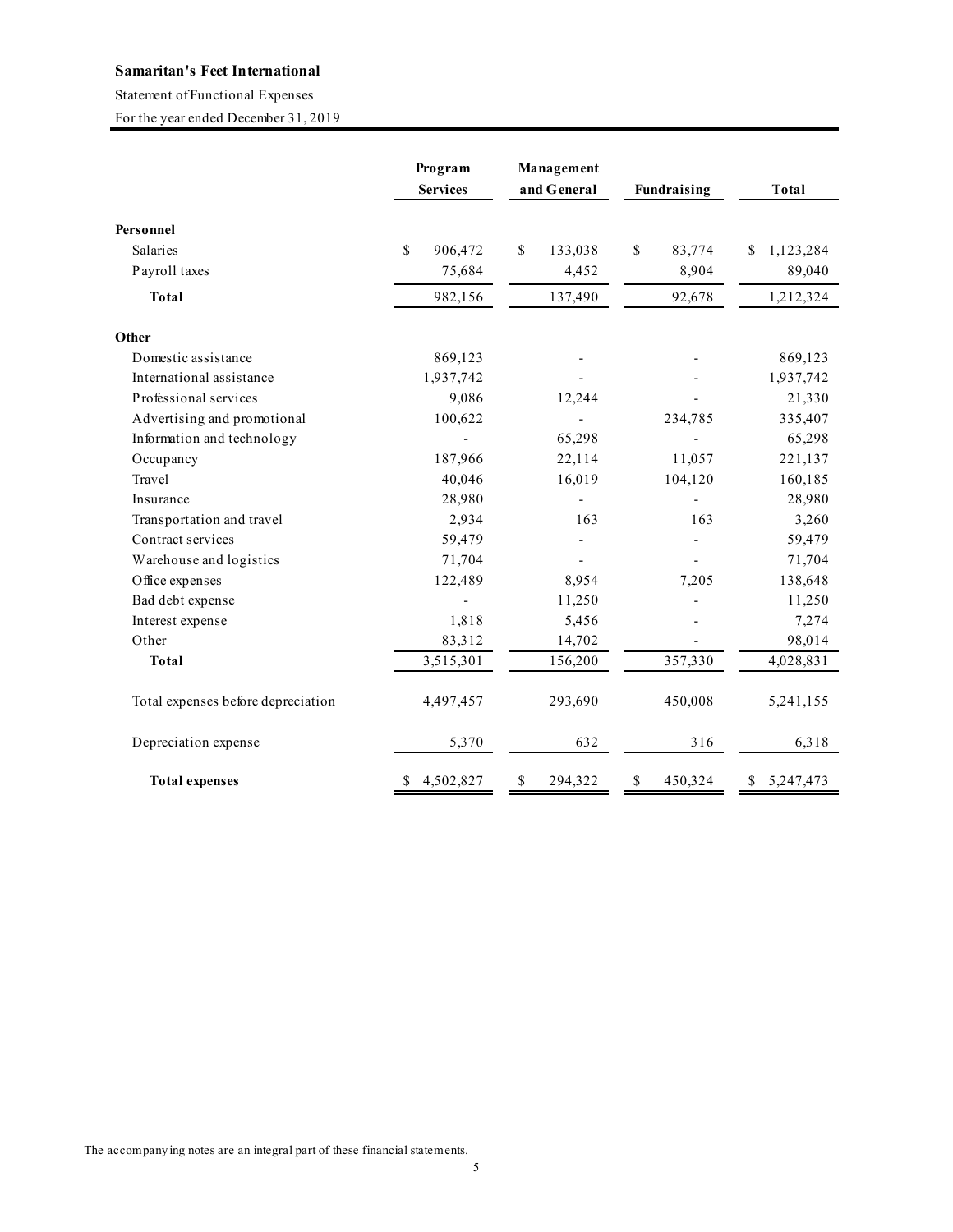Statement of Cash Flows

For the year ended December 31, 2019

| Cash flows from operating activities              |               |             |
|---------------------------------------------------|---------------|-------------|
| Change in net assets                              | $\mathcal{S}$ | 4,016,754   |
| Adjustments to reconcile increase in net assets   |               |             |
| to net cash used in operating activies:           |               |             |
| Depreciation                                      |               | 6,318       |
| In-kind donations included in inventory           |               | (4,061,999) |
| Bad debts written off                             |               | 11,250      |
| (Increase) decrease in:                           |               |             |
| Receivables                                       |               | (36,578)    |
| Prepaid expenses and other assets                 |               | 16,608      |
| Increase (decrease) in:                           |               |             |
| Accounts payable and accrued expenses             |               | 1,809       |
| Deferred rent expense                             |               | 14,909      |
| Unearned revenue                                  |               | 13,005      |
| Net cash used in operating activities             |               | (17, 924)   |
| Cash flows from investing activities              |               |             |
| Purchases of property and equipment               |               | (6,966)     |
| Net cash used in investing activities             |               | (6,966)     |
| Net decrease in cash and cash equivalents         |               | (24, 890)   |
| Cash and cash equivalents, beginning of year      |               | 403,085     |
| Cash and cash equivalents, end of year            | \$            | 378,195     |
| Supplemental disclosure of cash flow information: |               |             |
| Interest paid                                     | \$            | 7,274       |
| Significant noncash item:                         |               |             |
| Donations in kind (inventory)                     | \$            | 5,354,273   |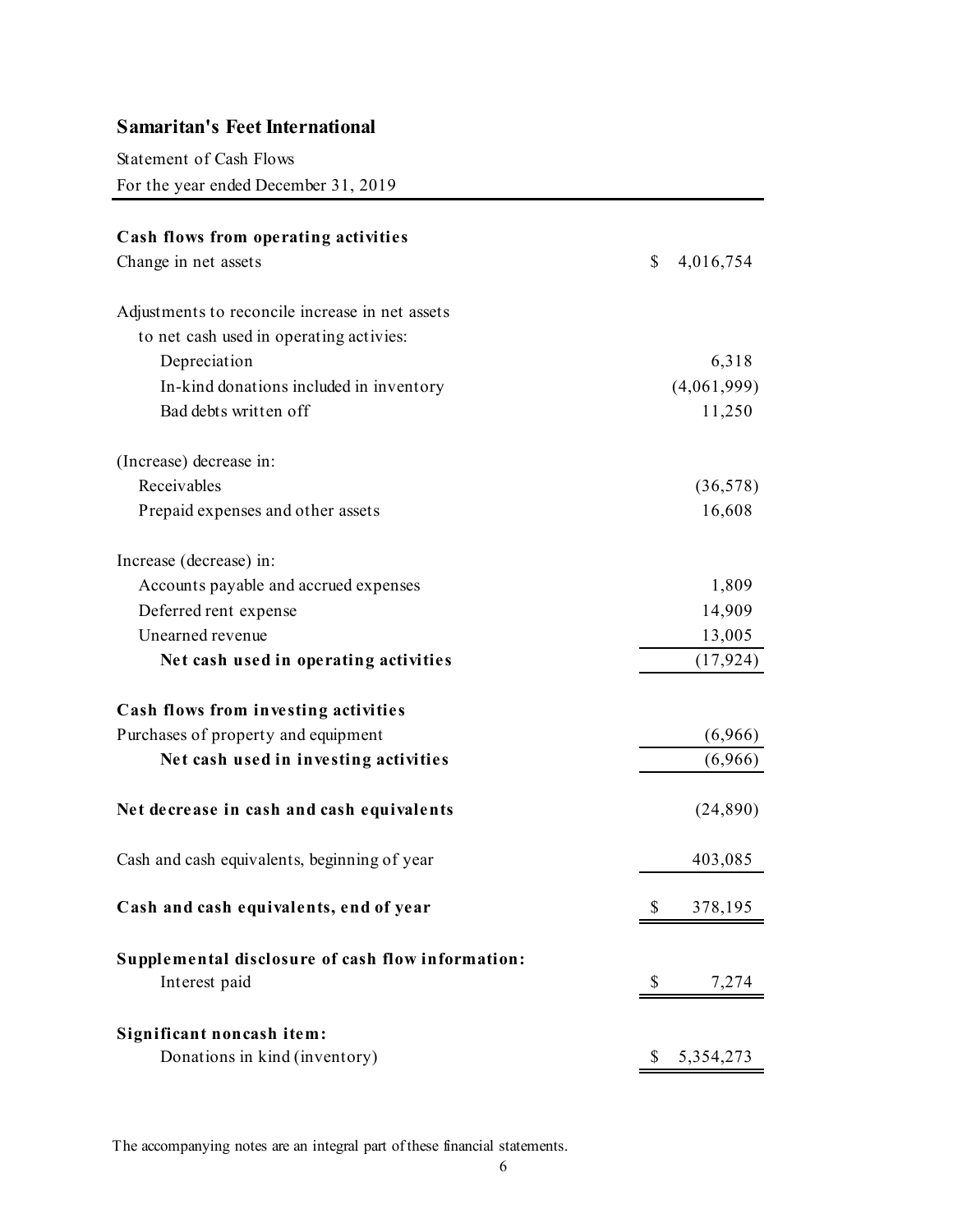#### **Note 1 Organization and Purpose**

#### **Organization and purpose**

 Samaritan's Feet International ("SFI" or the "Organization") is a North Carolina nonprofit corporation. The Organization is located in Charlotte, North Carolina, and exists to provide shoes to alleviate human suffering. It does this by distributing purchased or donated new shoes nationally and internationally. The Organization's mission statement is "To distribute 10 million pairs of shoes to 10 million children across the world over the course of 10 years."

#### **Funding sources**

 Activities of the Organization are financed principally by contributions from individuals, congregations, and public and private organizations.

# **Note 2 Summary of Significant Accounting Policies**

#### **Basis of presentation**

 The accompanying financial statements have been prepared on the accrual basis of accounting in accordance with accounting principles generally accepted in the United States of America (GAAP). Net assets and revenue, expenses, gains, and losses are classified based on the existence or absence of donor-imposed restrictions. Accordingly, net assets and changes therein are classified and reported as follows:

 Net assets without donor restrictions consist of amounts currently available for use in the dayto-day operation of the Organization and are not subject to donor-imposed requirements. This class also includes assets previously restricted where restrictions have expired or been met.

 Net assets with donor restrictions are subject to donor-imposed stipulations that may or will be met, either by actions of the Organization and/or the passage of time. When a restriction expires, that is when a stipulated time restriction ends or purpose restriction is accomplished, net assets with donor restrictions are reclassified to net assets without donor restrictions and reported in the statement of activities as net assets released from restrictions. Net assets received with restrictions that are met in the same reporting period are included in net assets without donor restrictions. Other donor restrictions are perpetual in nature, whereby the donor has stipulated the funds be maintained in perpetuity.

 All net assets except inventory are without donor restrictions at December 31, 2019. Inventory is restricted and must be distributed in accordance with the Organization's mission.

#### **Cash and Cash Equivalents**

 For financial statement purposes, the Organization considers deposits that can be redeemed on demand and investments that have original maturities of less than three months, when purchased, to be cash equivalents.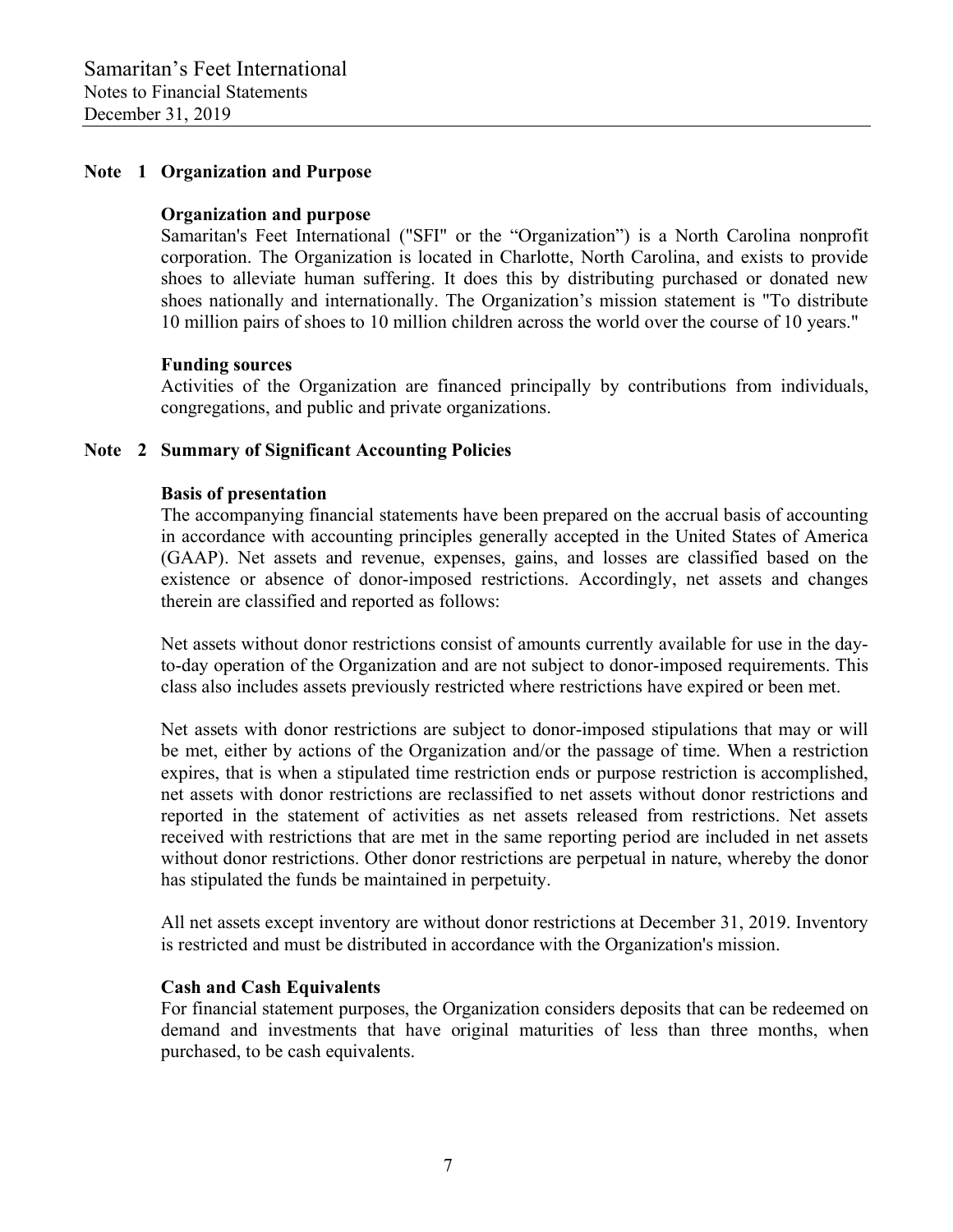# **Note 2 Summary of Significant Accounting Policies (continued)**

#### **Contributions and other receivables**

 Contribution and other receivables are periodically reviewed by management for collectability. Bad debts are provided for on the allowance method based on historical experience and management's evaluation of outstanding contributions and other receivables. Amounts are written off when they are deemed uncollectible. As of December 31, 2019, all receivables were considered by management to be fully collectible. All contribution and other receivables are due within one year of December 31, 2019.

#### **Property and equipment**

 Property and equipment exceeding \$500 of value are recorded at cost if purchased or fair market value if donated. Costs that improve or extend the useful lives of assets are capitalized. Amounts paid for maintenance and repairs are expensed as incurred. Depreciation is computed using an accelerated method over the estimated useful lives of the assets, which varies from five years for vehicles to five or seven years for furniture, fixtures, and equipment. Depreciation expense for the year ended December 31, 2019 was \$6,318.

#### **Unearned revenue**

 The Organization collects funds for events and mission trips that occur in future periods. The balance related to these activities was \$35,105 as of December 31, 2019.

#### **Revenue recognition**

 The Organization recognizes grants and donor contributions upon the earlier of receipt or when unconditionally promised. Grants and donor contributions without donor-imposed restrictions are reported as net assets without restrictions. Grants and donor contributions with donor-imposed restrictions are reported as net assets with donor restrictions and are then reclassified to net assets without donor restrictions when the restrictions have been satisfied. Unconditional promises to give are recorded as promises are made. Conditional promises to give are not included as contributions until such time as the conditions are substantially met. Grants and donor contributions to be received over more than one fiscal year are recorded at the present value of the contribution if the present value discount is material.

# **Recorded donated services and goods**

 Donated services are reported as contributions when the services (a) create or enhance nonfinancial assets or (b) would be purchased if they had not been provided by contribution, require specialized skills, and are provided by individuals possessing those skills. Donated equipment or materials, if significant, are included in support at fair value. The Organization recorded no contributed services and \$5,354,273 of donated goods for the year ended December 31, 2019.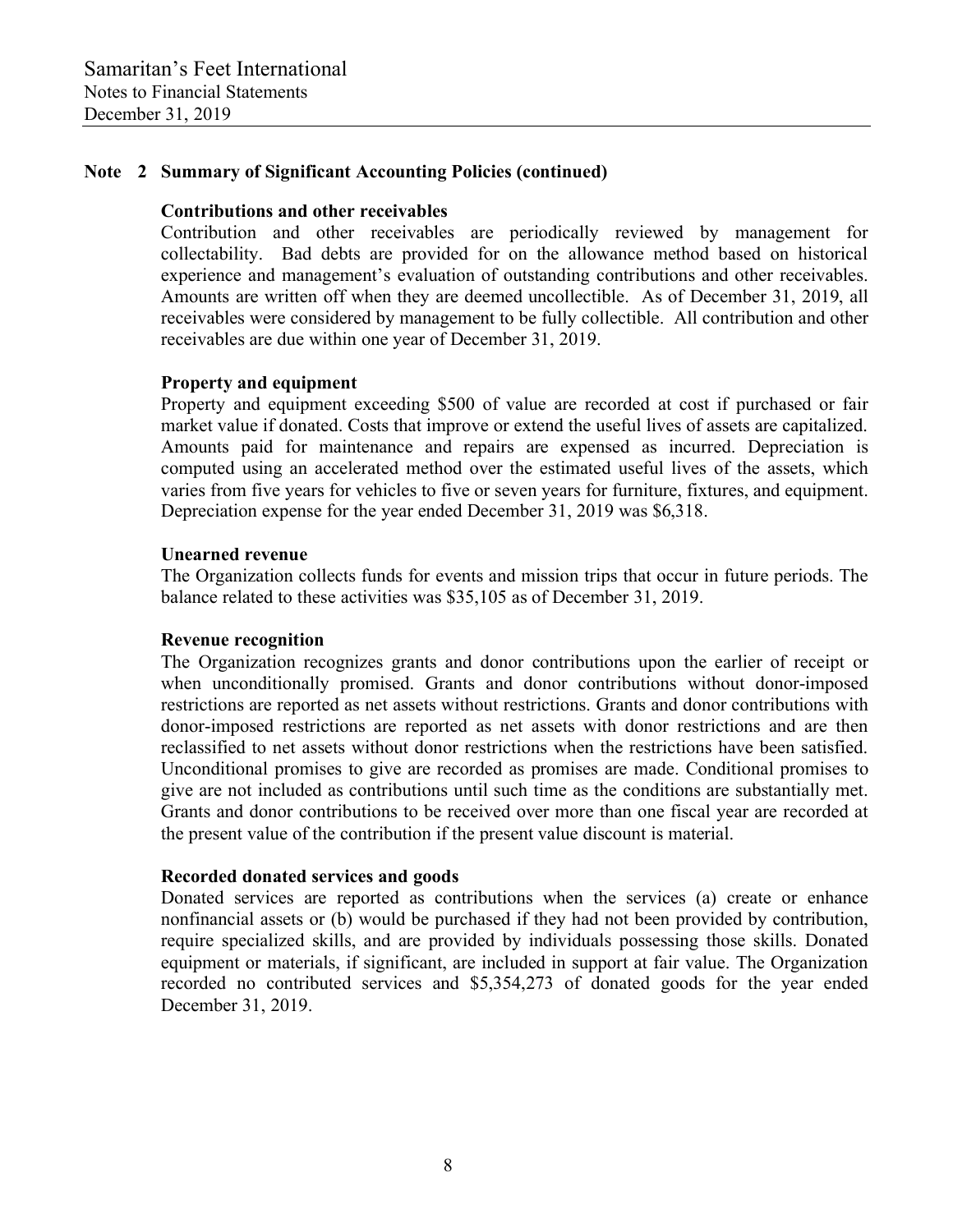# **Note 2 Summary of Significant Accounting Policies (continued)**

#### **Other donated goods and services**

 Many individuals volunteer their time and perform a variety of tasks that assist the Organization with specific assistance programs and various assignments. Also, the Organization receives clothing and similar noncash contributions, which are distributed or are donated to other nonprofit organizations for distribution.

#### **Advertising**

 Advertising costs are expensed as incurred. Advertising and promotional costs totaled \$335,407 for the year ended December 31, 2019.

#### **Functional allocation of expenses**

 Expenses are allocated to program services, management and general, and fundraising based on management's estimates of time spent performing tasks associated with these activities and various allocation methods appropriate to the type of expense.

#### **Federal income tax status**

The Organization is exempt from federal income tax under Section  $501(c)(3)$  of the Internal Revenue Code and is not a private foundation as defined by Section 509(a) of the Internal Revenue Code. Generally accepted accounting procedures require an organization to recognize a tax benefit or expense from an uncertain tax position only if it is more likely than not that the tax position will be sustained on examination by the taxing authorities, based on the technical merits of the position. The Organization had no uncertain tax positions as of December 31, 2019.

#### **Use of estimates**

 The preparation of the financial statements in conformity with GAAP requires management to make estimates and assumptions that affect certain reported amounts of assets and liabilities and disclosures of contingent assets and liabilities at the date of the financial statements and the reported amounts of support, revenue and expenses during the reporting period. Actual results could differ from those estimates

# **Change in Accounting Principles**

 During 2019, the Company changed its method of accounting for inventories from a First In – First Out (FIFO) method to a weighted average costing method. Management believes the previous FIFO method of tracking and valuing inventory does not accurately reflect the Company's process for receiving, purchasing, and utilizing inventory. The change increased the value of beginning inventory and had a cumulative effect on beginning retained earnings by \$1,106,644.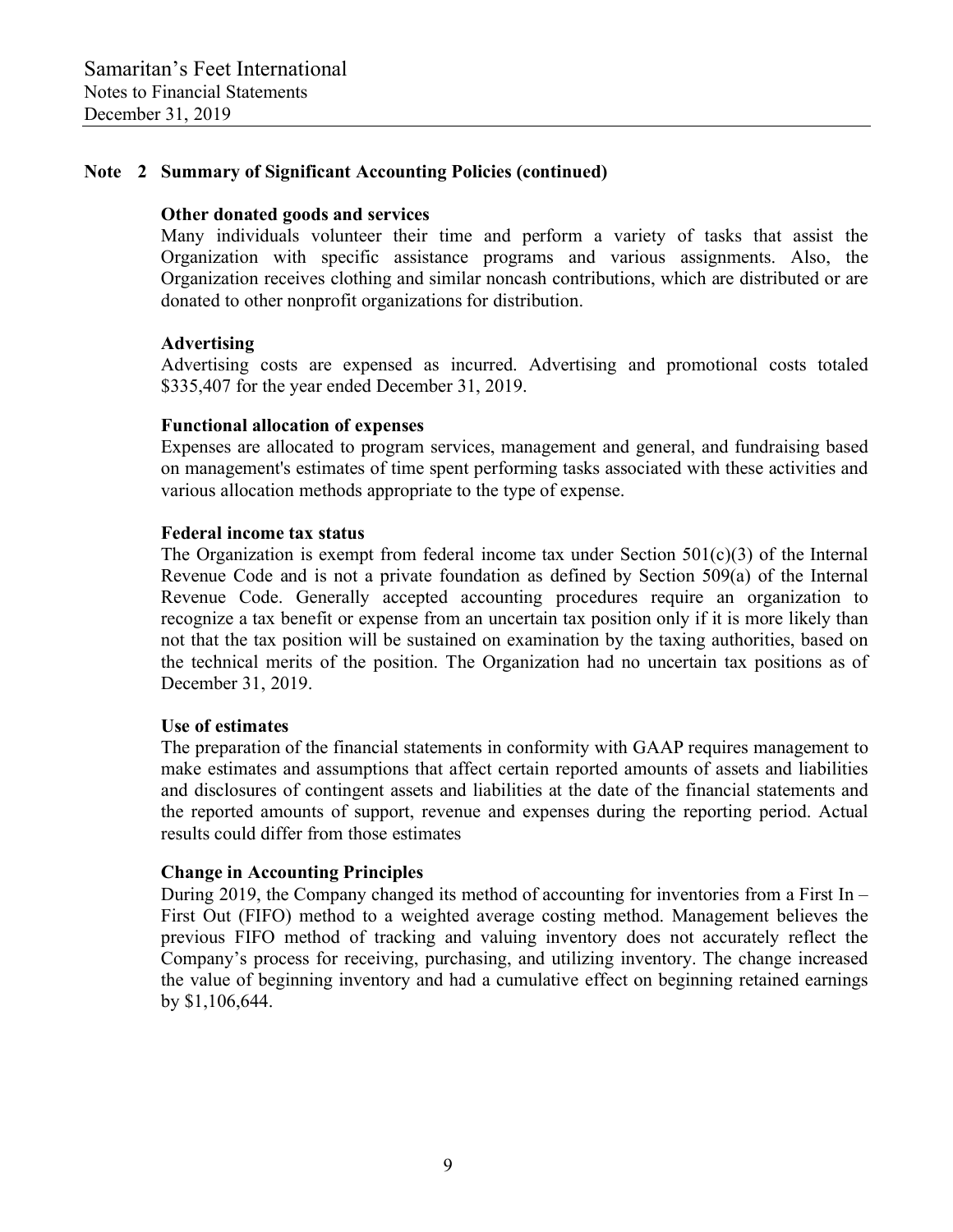#### **Note 3 Inventory**

 Inventory is stated at a weighted average cost. Inventory received in-kind is valued based on management's estimate of fair value for each item. Inventory is warehoused at the Organization's warehouses in Charlotte, North Carolina unless in transit. At December 31, 2019, inventory consisted of 859,306 pairs of shoes which had not been distributed.

#### **Note 4 Line of Credit**

 The Organization has a line of credit with a financial institution which provides for borrowings up to \$275,000. This agreement expired on October 17, 2020 and was renewed through October 17, 2021. The line of credit accrues interest at the greater of a floating rate equal to the index plus 1.7% or the Floor Rate of 5.0%. The rate at December 31, 2019 was 6.45%. Interest expense related to the line of credit totaled \$7,274 for the year ended December 31, 2019. The outstanding balance at December 31, 2019 for this line of credit was \$202,590.

#### **Note 5 Operating Lease**

 The Organization leases its office and warehouse under an operating lease agreement through February 28, 2021. The Organization records rent expense on a straight-line basis over the lease term. The difference between the payments and expense in any period is recorded as deferred rent, which is \$14,909 at December 31, 2019. Rent expense was \$134,939 for the year ended December 31, 2019 and is included as a component of occupancy on the Statement of Functional Expenses. Future minimum payments due under the operating lease agreement were as follows:

#### **For the year ended December 31:**

| 2020  | <sup>S</sup> | 147,625 |
|-------|--------------|---------|
| 2021  |              | 24,724  |
| Total | <sup>S</sup> | 172,349 |

#### **Note 6 Concentrations of Risk**

 During the year ended December 31, 2019, the Organization received 59 and 39 percent of its in-kind donated shoes from two companies. If the Organization did not receive large in-kind donations from this company or others like it, its operations could be significantly affected.

 Cash held in bank accounts is insured up to \$250,000 by the Federal Deposit Insurance Corporation (FDIC). As of December 31, 2019, the Organization's uninsured cash balances totaled \$128,458.